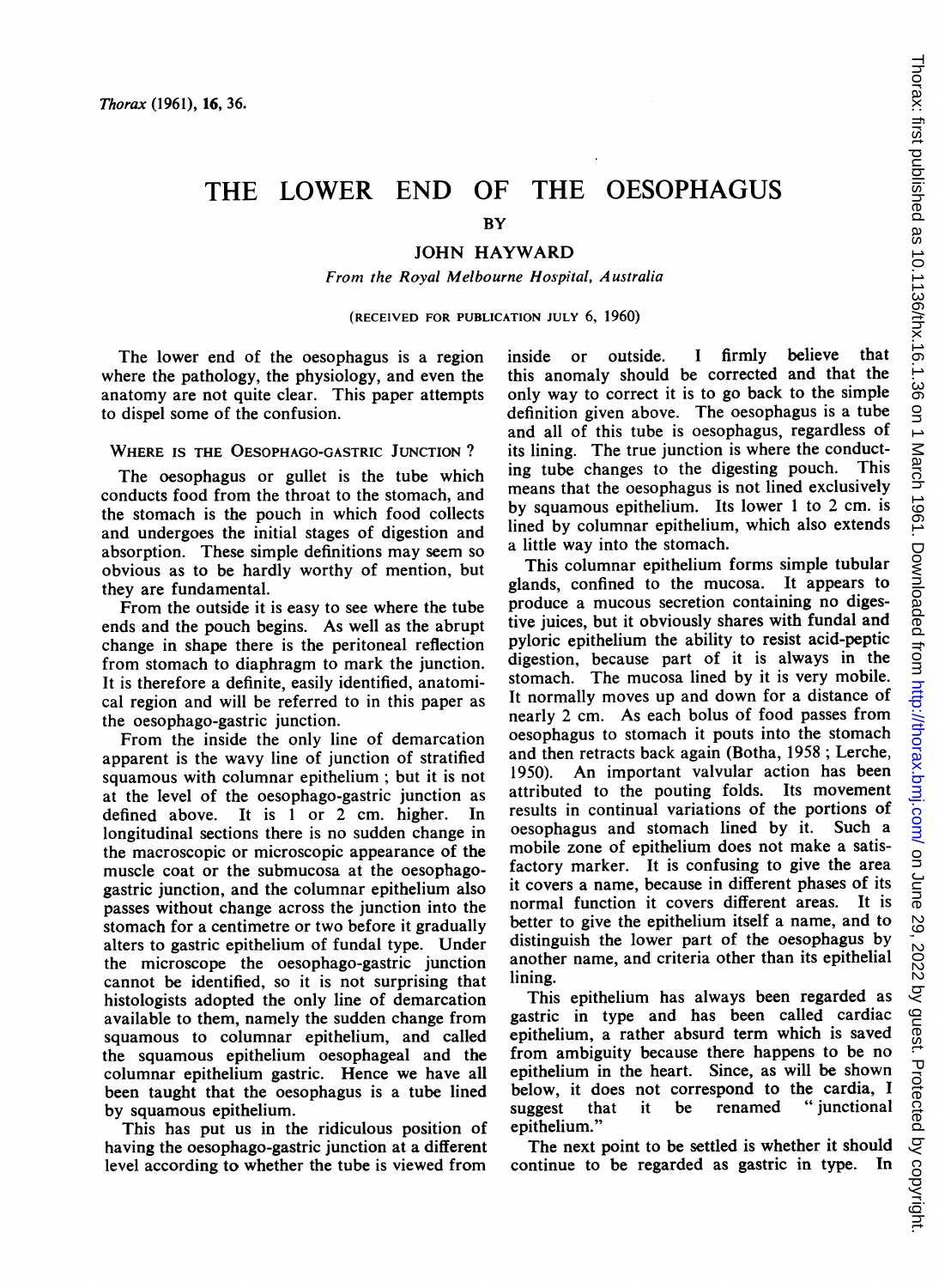addition to the functions, possibly valvular, conferred by its mobility, it protects the squamous epithelium which is more susceptible to acid-peptic digestion. I suggest that if squamous epithelium joined gastric epithelium of fundal type directly, it would be liable to digestion at the junction. The buffer zone of junctional epithelium, which does not secrete acid or pepsin but is resistant to them, has to be interposed. It is easy to see why it must lie, as it does, astride the gastro-oesophageal junction partly in the oesophagus and partly in the stomach, for, if it were wholly in the oesophagus, fundal epithelium at the oesophago-gastric junction might secrete a little into the oesophagus, and if it were wholly in the stomach squamous epithelium at the oesophago-gastric junction would be in danger of digestion.

Junctional epithelium does not resemble fundal or pyloric epithelium. It is as dissimilar from them as colonic epithelium. The only characteristics shared by these four types of epithelium are that they are all columnar and all form glands. The function of the stomach is digestion and<br>assimilation. Nobody has suggested that assimilation. Nobody has suggested that " cardiac " epithelium plays any part in digestion and it is doubtful if it assimilates. It resides as much in the oesophagus as in the stomach, and its movements and secretions are concerned entirely with oesophageal integrity and function. Similar epithelium also occurs normally near the upper end of the oesophagus. <sup>I</sup> suggest that junctional epithelium should be regarded as oesophageal.

Thus, the oesophageal lining should be described as having mainly stratified squamous epithelium with glands in the submucosa, but partly columnar epithelium with glands in the mucosa, in variable small islands near the upper end and round the whole circumference in the lower one or two centimetres. The stomach should be described as lined by two sorts of epithelium, fundal and pyloric, except for a small area round the oesophageal opening where oesophageal junctional epithelium protrudes into it.

### WHAT IS THE CARDIA ?

<sup>I</sup> have never seen or heard the cardia clearly defined. Is it just the gastro-oesophageal junction ? The sphincter at this junction is called the constrictor cardiae. Is it the continually varying portions of lower oesophagus and upper stomach lined by junctional epithelium ? In that case it is only a general region with no fixed position. Is it the part which is narrow in the disease called achalasia of the cardia or cardiospasm ? If so, it is the lower 2 cm. or so of the oesophagus, rather

more than the junctional epithelium usually covers, and does not include the portion of the stomach lined by this epithelium. On the other hand, is it merely gastric and composed only of that portion of the stomach immediately surrounding the gastro-oesophageal junction, excluding the part of the oesophagus lined by junctional epithelium ?

The literature does not answer these questions. The cardia is often referred to as if it were part of the stomach, and a malignant growth arising in the junctional epithelium is called a carcinoma of the cardia and always regarded as a gastric neoplasm. At the same time the narrow zone in achalasia of the cardia is accepted as lower oesophagus and the inconsistency is conveniently ignored. <sup>I</sup> do not know exactly what the cardia is. The word does not appear in the index or in the text in Cunningham's (1951) or Gray's (Johnston, Davies, and Davies, 1958) textbooks or in Anatomy of the Human Body by Lockhart, Hamilton, and Fyfe (1959). These books describe the "cardiac orifice " as the opening of the oesophagus into the stomach and refer, vaguely as regards their position, to the " cardiac glands." Cunningham's textbook also states that the cardiac part of the stomach " comprises the fundus and the body of the stomach."

On the other hand, clinicians frequently use the word cardia and usually seem to mean by it the<br>lower part of the oesophagus. Most of them lower part of the oesophagus. indicate or imply that its lower limit is the oesophago-gastric junction, but none defines its precise upper limit. Hurst, in his now classical papers on achalasia of the cardia, never actually defined the cardia; but he made it quite clear that the area concerned was the lower part of the oesophagus, and, writing with Rake (Hurst and Rake, 1930), stated that " we have come definitely to the conclusion that the last inch or more of the oesophagus has such a totally different function from that of the rest that it deserves to be regarded as a functional sphincter." This "last inch or more" was the nearest he ever got to defining the limits of what he implied was the cardia. To choose a recent example of the use of the word, Ellis, Kauntze, and Trounce (1960), describing experiments with pieces of living oesophageal muscle, stated that " at thoracotomy strips of normal oesophageal muscle were removed from the extreme lower end of the oesophagus<br>(the cardia)  $\ldots$ " Again, the upper limit of the Again, the upper limit of the uspecified. Their experiments cardia is left unspecified. showed that " the circular muscle of the cardia has <sup>a</sup> distinct pattern of innervation." In my opinion the length of the sphincteric part of the lower oesophagus approximates more to <sup>2</sup> cm., but <sup>I</sup> am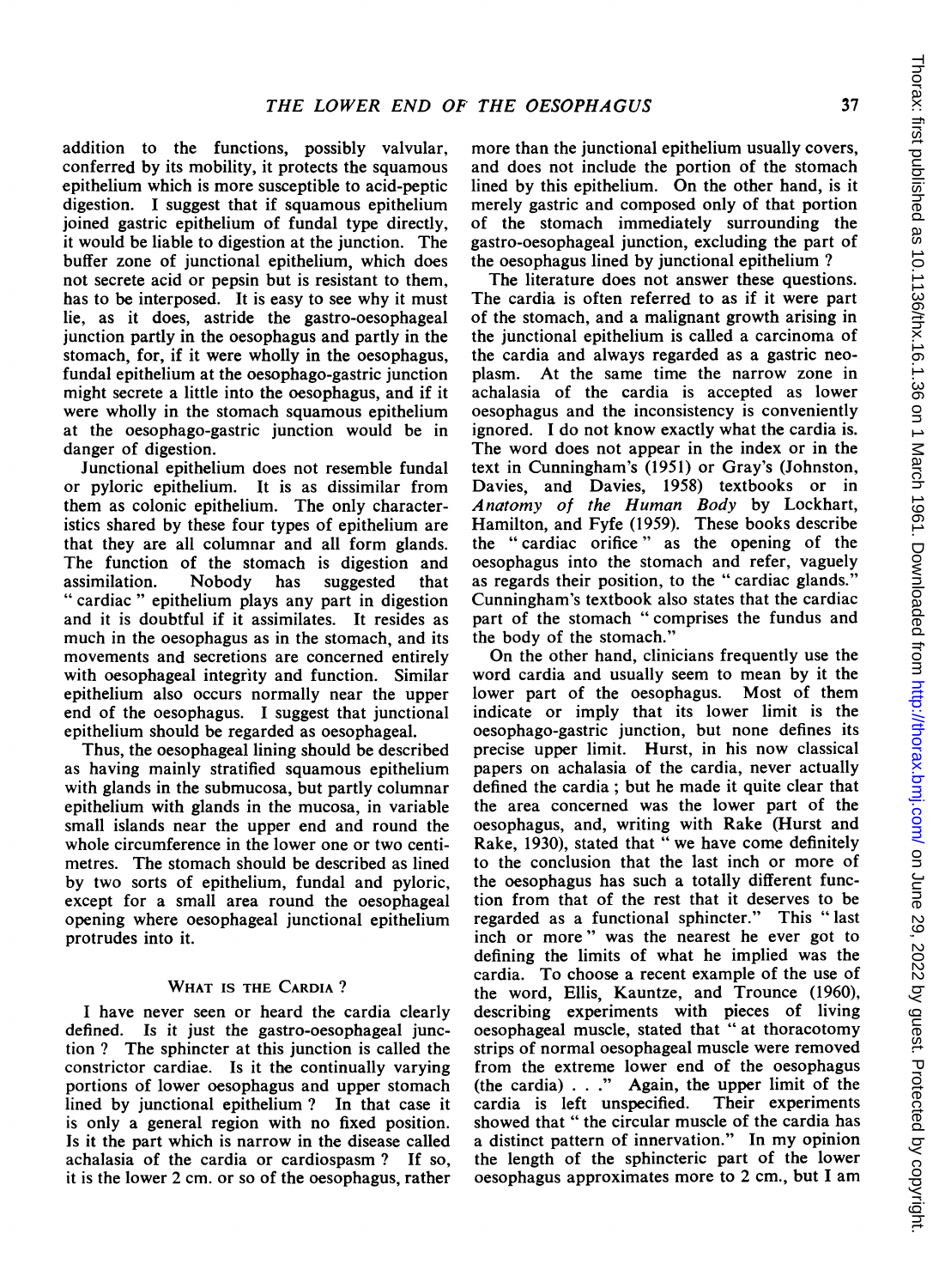well aware of the difficulty of precise measurements in this region.

Since it is wise not to continue using a word which cannot be clearly defined, two possible courses are open: either to drop the word altogether, or to find some precise meaning for it. I propose the second.

Lerche (1950) reviewed the literature and made a study of the oesophageal musculature. He avoided the word cardia and called the lower 2 cm. of the oesophagus the gastro-oesophageal vestibule, and described it as bounded above by the inferior oesophageal sphincter, indicated on the outside by the insertion of the phreno-oesophageal ligament, which is at the same level, and below by the constrictor cardiae at the oesophago-gastric junction. He paid little attention to the mucosa and submucosa which he removed from his specimens in order to show the muscle bundles from the inside.

There can be little doubt that sphincteric action occurs in the lower 2 cm. of the oesophagus and that it is greater at the upper and lower ends of this part and less in the middle. When barium is watched on the fluorescent screen passing down the normal oesophagus there is a momentary holdup just above the diaphragm before the lower oesophagus opens and lets it through. During the hold-up the oesophagus above the sphincter may bulge considerably, producing the appearance known as phrenic (or, better, epiphrenic) ampulla. Also, when attempts are made to produce refiux of barium from a normal stomach, no refiux occurs and the barium stays in the stomach below the diaphragm. In the first example it is the inferior oesophageal sphincter situated near the upper surface of the diaphragm which is producing the hold-up. In the second it is the constrictor cardiae, probably aided by mucosal folds and other factors, situated below the diaphragm which is preventing the reflux.

These observations indicate the upper and lower limits of the gastro-oesophageal vestibule which lies partly within the oesophageal hiatus and partly<br>below the diaphragm. As its upper part is As its upper part is encircled by the hiatal muscle it has been maintained that much of the apparent sphincteric action may be due to the diaphragmatic "pinchcock." This probably aids in the prevention of reflux at times when the diaphragm and abdominal wall muscles are contracted and the intra-abdominal pressure raised, but it is certain that intrinsic sphincters are present as well, in spite of the fact that they are not evident as thickenings of the circular muscle layer.



FIG. 1.-This diagram shows my conception of the anatomy of the oesophago-gastric junction and the terms which should be used in relation to it. Line XY crosses the oesophago-gastric iunction. Everything above this line is oesophagus and everything below is stomach. A to C is lined by squamous epithelium. B is the level of insertion of the phreno-oesophageal ligament. B to D is the cardia, i.e., the functioning muscular sphincter. C to E is the junctional epithelium. F is lined by fundal epithelium. Thus the cardia is partially lined by squamous and partly by columnar epithelium and the junctional epithelium extends across the oesophago-gastric junction.

The part which refuses to open properly in cardiospasm is the lower 2 cm., approximately, of the oesophagus. This part corresponds to the gastro-oesophageal vestibule described by Lerche. <sup>I</sup> cannot imagine the convenient term cardiospasm being replaced by " gastro-oesophageal vestibular spasm " or, if preferred, " achalasia of the gastrooesophageal vestibule." On the other hand, this part of the oesophagus is sufficiently distinct functionally to deserve a name of its own. <sup>I</sup> suggest that it be called the " cardia." This makes sense of the term " achalasia of the cardia " and makes the phrase " incompetence of the cardia " (in cases of sliding hiatal hernia) precise and correct. It is also easy to define. It is the sphincteric lower part of the oesophagus between the insertion of the phreno-oesophageal ligament and the gastrooesophageal junction. As the line of junction of the squamous and junctional epithelium is usually a little below the level of insertion of the phrenooesophageal ligament, the cardia, as defined, is normally lined mostly by junctional epithelium with a small, variable amount of squamous epithelium at the top.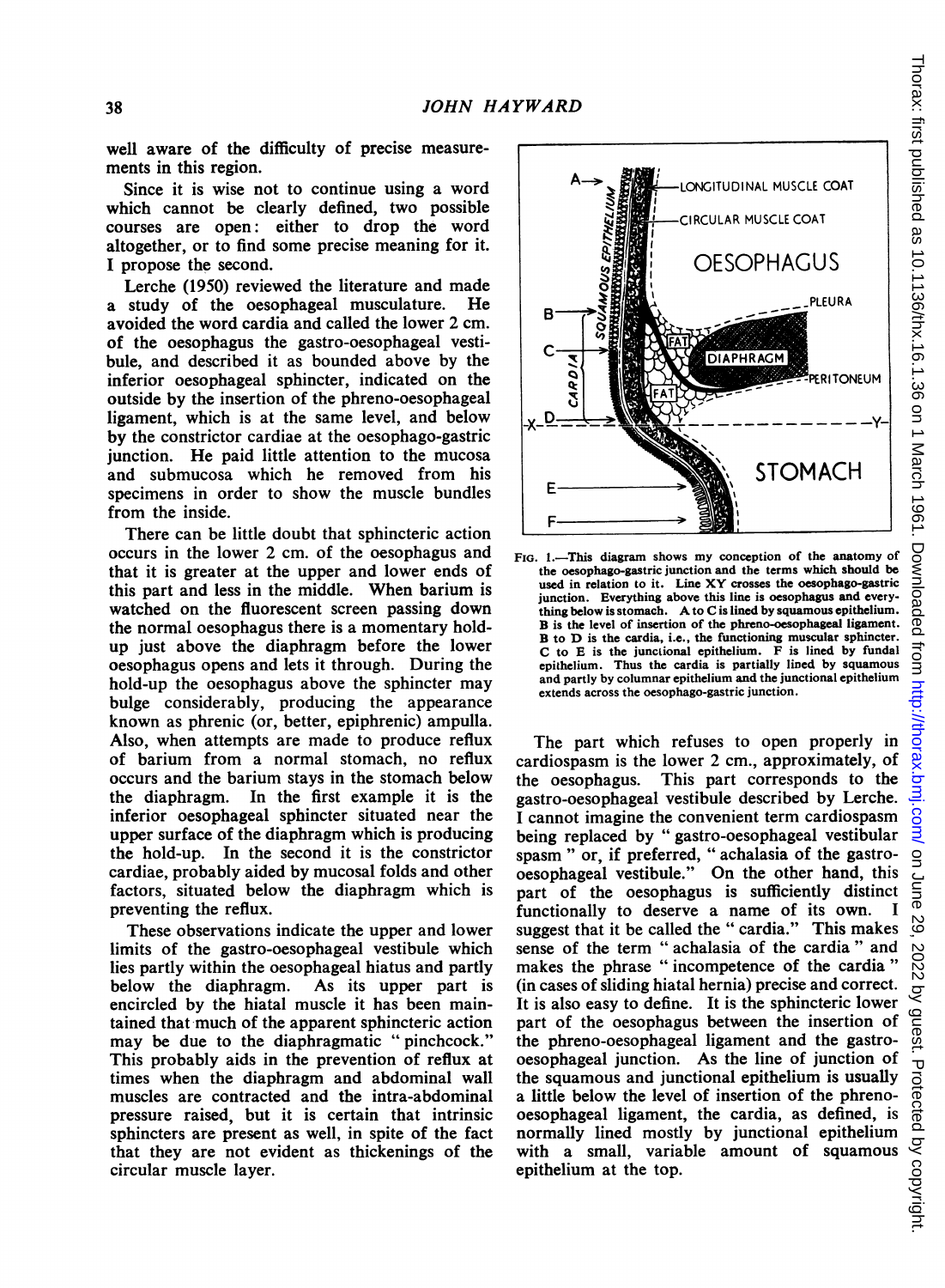Regarding the cardia as the lower, sphincteric part of the oesophagus is in line with terminology elsewhere. The lower sphincteric part of the stomach, the pylorus, is not regarded as part of the duodenum, nor the ileo-caecal sphincter as part of the caecum. The anatomists' term,<br>"cardiac orifice." for the opening of the  $\frac{a}{r}$  cardiac orifice," for the opening of the oscophagus into the stomach, can remain oesophagus into the stomach. unchanged.

#### PATHOLOGICAL IMPLICATIONS

If these opinions about the lower end of the oesophagus are accepted, reorientation of ideas about the pathology of the region is necessary. Some of the changes required will be indicated, and it is hoped to show that they allow the pathological observations to fall readily into a pattern which makes sense.

As already stated, cardiospasm, or achalasia of the cardia, involves the cardia.

Carcinoma of the cardia should be renamed carcinoma of the junctional epithelium or, simply, junctional carcinoma and should be regarded as a variety of oesophageal carcinoma.

The revolutionary change comes when reflux, peptic oesophagitis, and its complications are considered. In these cases junctional epithelium may be found extending for varying distances up the oesophagus, sometimes even as far as the level of the arch of the aorta. Many previous papers have referred to this state of affairs as "gastric" epithelium in the oesophagus (Barrett, 1950, 1952, 1957; Allison and Johnstone, 1953; Peters, 1955, 1958). In my opinion it can be accepted that " gastric " epithelium in the oesophagus is, in this type of case, almost always, if not always, of " cardiac " type, identical with what is here termed junctional oesophageal epithelium.

If it is agreed that this epithelium is oesophageal, all the cases of peptic oesophagitis previously described as having "gastric epithelium " in the oesophagus are merely cases in which the junctional epithelium extends further up than usual. Junctional epithelium that extends higher up the oesophagus than normal is not truly ectopic, in the sense of being tissue occurring in an organ in<br>which it does not normally belong. Ectopic which it does not normally belong. islands of gastric epithelium with oxyntic cells have been described as a rare finding in the oesophagus, but not in relation to the condition of peptic oesophagitis under discussion here.

It is interesting to follow the gradual change in outlook revealed in the literature over the past 10 years. Barrett (1950) defined the oesophagus as "the part of the foregut, distal to the cricopharyngeal sphincter, which is lined by squamous<br>epithelium." Since he regarded "cardiac" Since he regarded " cardiac " epithelium as gastric, this forced him to imply that oesophagus lined by this epithelium was not oesophagus but abnormal stomach, and in 1952 he published drawings showing " gastric " mucosa extending varying distances up the tube, in which he drew the epithelium of the whole stomach, fundus, and pylorus, as well as the lower part of the oesophagus, in the same black colour as if they were all the same. This oversimplification is permissible in a diagram, but it tended to make people imagine that the gastric epithelium might be digesting the oesophagus.

Allison and Johnstone (1953) corrected this impression by stressing the point that the columnar epithelium in the oesophagus in these cases is of cardiac type, which does not secrete digestive juices, and they advised that stomach mucosa with stomach musculature and peritoneum in the chest should be called thoracic stomach and oesophageal muscle with no peritoneum and stomach mucosa should be called oesophagus lined with gastric mucous membrane. They assumed without question that this " gastric " mucous membrane in the oesophagus was congenital. However, they noticed that it was nearly always associated with hiatal hernia, and wrote: " Such a congenital abnormality has been associated in the present series and in other reported specimens with a sliding hernia of the true stomach."

By 1957, Barrett's views had changed. He now referred to junctional epithelium in the oesophagus "lower oesophagus lined by columnar epithelium," and stated that "it is neither true stomach nor oesophagus." He still regarded the condition as congenital and thought it was probably the result of failure of the embryonic lining of the gut to achieve normal maturity. Peters (1958) echoed this view, and stated that " the visceral attachment of the elastic hiatal ligament may be well below the squamo-glandular junction, and is then good evidence of congenital anomaly." He regarded the oesophagus lined by columnar epithelium as "an atypical structure, neither oesophagus nor stomach or, alternatively, both."

Moersch, Ellis, and McDonald (1959), in an excellent purely factual article, seem to be the first people to describe the changes following reflux oesophagitis without mentioning the word "congenital." This was a step forward. <sup>I</sup> wish to make the next step and declare that <sup>I</sup> do not believe that any convincing evidence has been advanced to show that any of the type of case described with more junctional epithelium than normal in the oesophagus is congenital. The only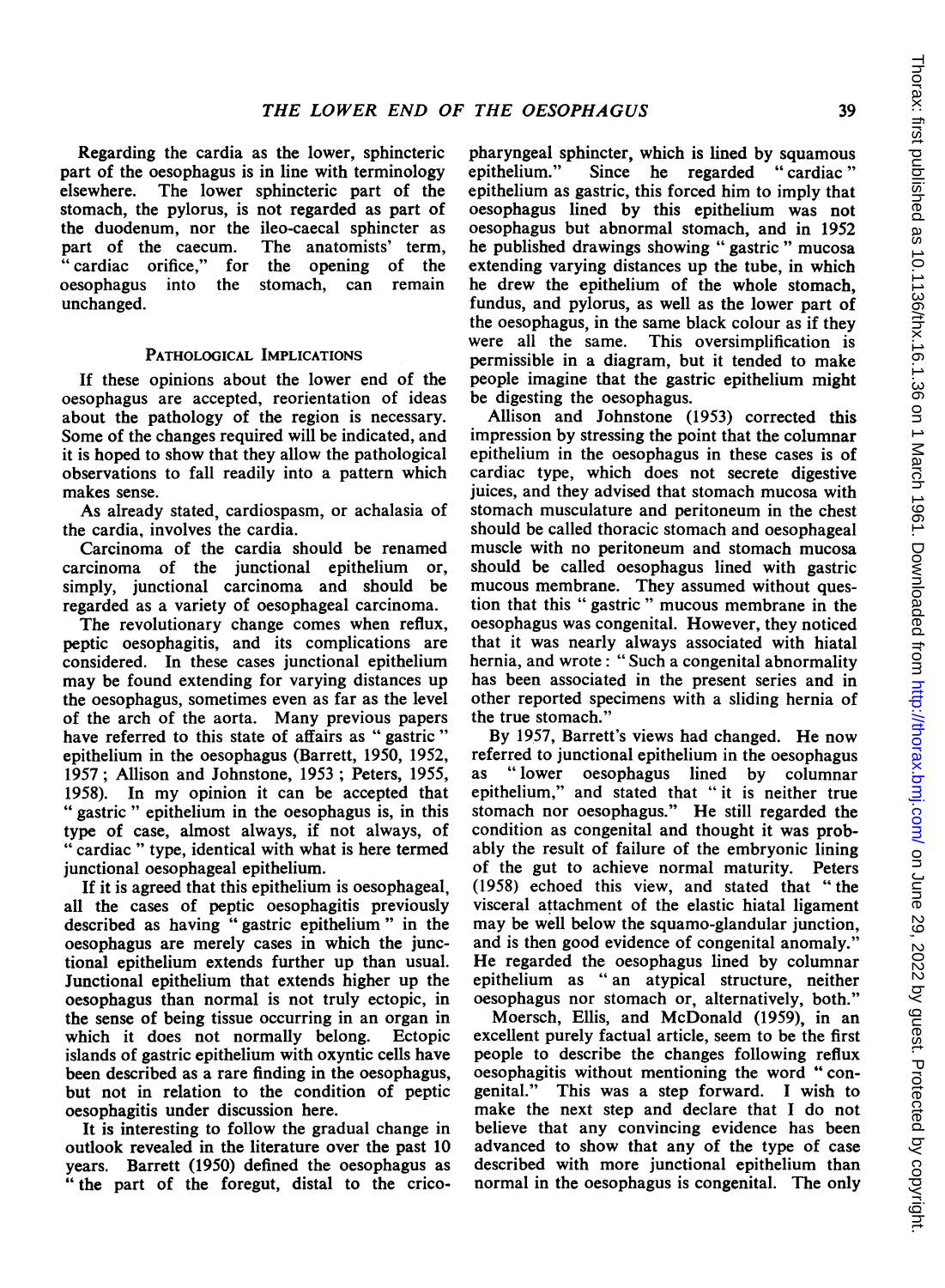evidence that would convince me that the condition may sometimes be congenital would be the occasional finding of junctional epithelium extending an unusual distance up the oesophagus in stillborn babies. So far as I am aware, this<br>observation has not been made. I am not observation has not been made. impressed by Peters' (1958) series of 25 "congenital" cases of average age 62 and four over 80 years.

It is a wise principle in pathology never to regard anything as congenital until there is definite evidence that it was present at birth. It is too easy to label any tissue, which seems oddly placed or curiously developed and has no obvious cause, as congenital. This has happened over and over again. For instance, most of the conditions which 30 years age were called congenital cystic lung are now known to be acquired.

Medical reasoning about an abnormally long length of oesophagus lined by junctional epithelium (columnar) seems to have proceeded along the following lines: (1) The oesophagus is lined by squamous epithelium. (2) Oesophagus lined by columnar epithelium is not oesophagus. (3) Since columnar epithelium is not oesophageal, it must be gastric. (4) Therefore columnar epithelium in the oesophagus must be ectopic gastric epithelium. (5) As it is ectopic, it must be congenital. It would not matter if this reasoning remained on the theoretical plane without practical consequence, but this is not the case. There are two more steps in the reasoning. (6) Congenital anomalies are permanent. (7) There is only one thing to do with parts which are permanently abnormal, are causing trouble, and can be done without, and that is to cut them out.

Thus, the chain of reasoning, of which the first link is the belief that the oesophagus is lined only by squamous epithelium, ends with an indication for oesophageal resection. In a subsequent paper <sup>I</sup> hope to show that resections are usually unnecessary in these cases, even when the peptic oesophagitis has also led to a fibrous oesophageal stricture. When an apparently logical argument leads to action which, in practice, proves to have been needless, it is likely that something is wrong with the argument. In my opinion, it is the first step in the above reasoning which is at fault.

The following alternative reasoning, based on the belief that the lower centimetre or two of the oesophagus is normally lined by junctional epithelium which, though columnar, is truly oesophageal, is presented for consideration.

When the normal sphincteric and valvular<br>mechanism in the lower oesophagus and lower oesophagus and oesophago-gastric junction, i.e., what <sup>I</sup> call the cardia, fails, usually as the result of the development of a sliding hiatal hernia, reflux from the stomach occurs and acid and pepsin reach the squamous epithelium and begin to digest it. In these patients the severity of the symptoms fluctuates. Long periods of remission may occur. Presumably, therefore, the amount of reflux or the digestive potency of the regurgitated stomach contents varies from time to time. In quiet periods some healing occurs, and in these periods the destroyed squamous epithelium may re-form, often with leucoplakia, or junctional epithelium, usually not very healthy-looking, may replace it. Where this occurs the area is given considerable protection from future reflux because normal junctional epithelium resists acid-peptic digestion.

Further reflux therefore attacks principally the squamous epithelium higher up. In the next remission it may be replaced by more junctional epithelium as a further protective reaction. With repetition over a long period the metaplastic junctional epithelium may creep higher and higher until it reaches the level of the arch of the aorta. It seldom extends higher than this.

At some time during the patient's illness a fibrous stricture may develop. It will form where the junction of squamous and columnar epithelium happens to be at the time, and may therefore be at any level up to the arch of the aorta. Subsequent reflux through the stricture may cause the columnar epithelium to climb above it. Subsequent abatement of oesophageal digestion may cause squamous epithelium to re-form below it. This type of stricture never forms at the oesophago-gastric junction. It is always at least a centimetre or two above it, because this is the lowest level to which the squamous epithelium ever extends.

This reasoning seems to fit the observed facts. In particular, it explains why islands of squamous epithelium are often found in the area newly lined by columnar epithelium and why submucous oesophageal glands frequently survive under it.

The last step in the reasoning is important. Since the abnormally highly situated columnar epithelium is probably an acquired metaplasia and not a permanent congenital abnormality, complete stoppage of the reflux (by efficient repair of the hiatal hernia) may cause it to retrogress and be replaced once more by squamous epithelium. The possibility of restoration towards normal greatly reduces the indication tor resection.

#### **SUMMARY**

The oesophagus is defined as the tube conducting food from the throat to the stomach